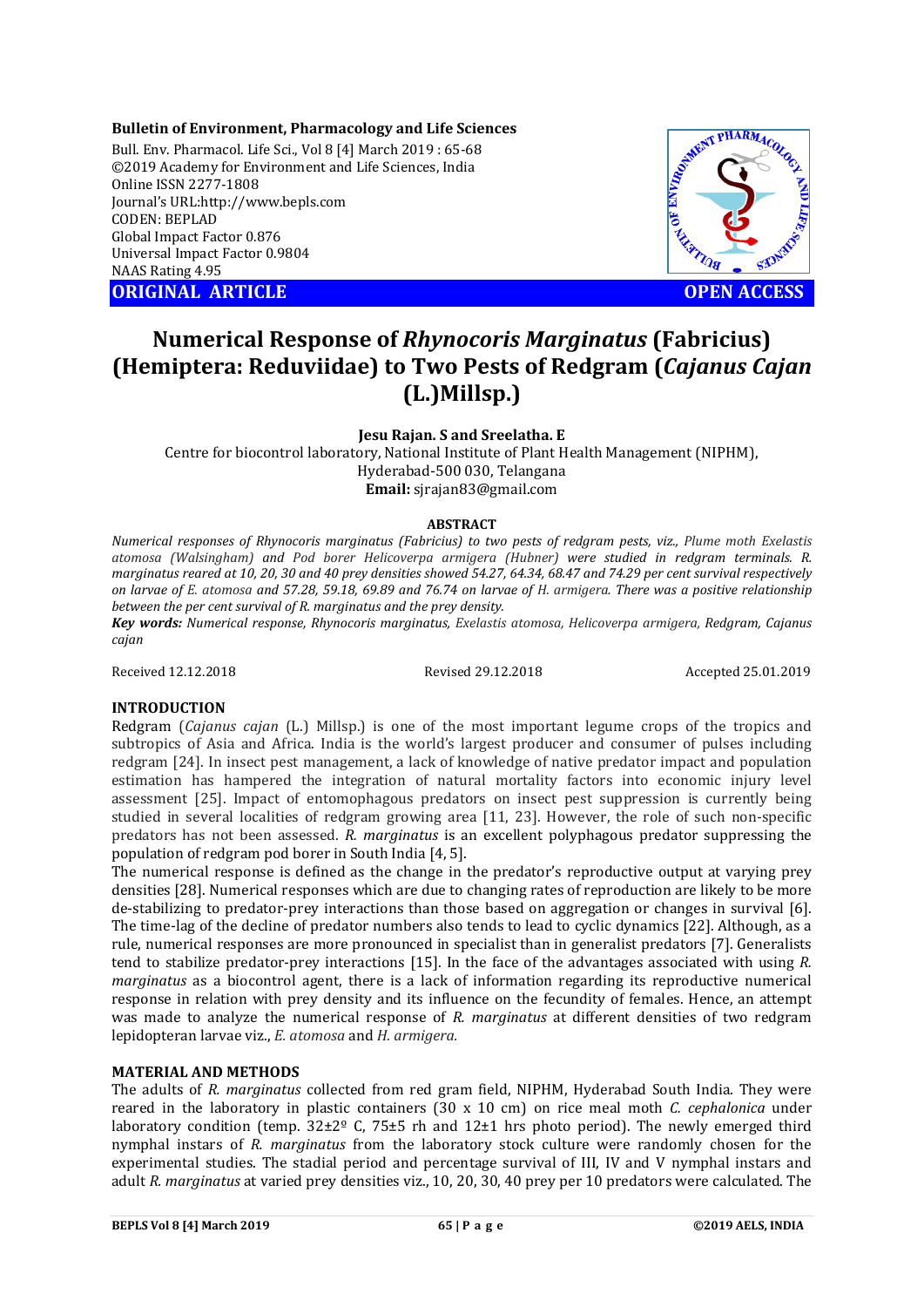#### **Rajan and Sreelatha**

experiment was conducted in  $(30 \times 10 \text{ cm})$  containers with folded chart papers that provided more space and facilitated free moving of predators as well as oviposition. The age at which the adult female commenced oviposition, fecundity, hatchability and adult longevity were also studied. Analysis of Variance (ANOVA) was used to determine the difference between the prey density categories and the survival, stadial period, preoviposition period, fecundity, hatchability and adult longevity, separately. Tukey Test was used to separate treatment means.

## **RESULTS AND DISSCUSSION**

The average percentage of survival of *R. marginatus* on *E. atomosa* and *H. armigera* were significantly differed at P≥0.05 level. *R. marginatus* reared at 10, 20, 30 and 40 prey densities showed 54.27, 64.34, 68.47 and 74.29 per cent survival respectively on larvae of *E. atom* and 57.28, 59.18, 69.89 and 76.74 on larvae of *H. armigera*. There was a positive relationship between the per cent survival of *R. marginatus*  and the prey density. Survival of *R. marginatus* increased as the prey density increased, thus, exhibiting a positive numerical response. A positive numerical response is viewed as an important trait of an effective biological control agent [17]. However, there was additional mortality from the low prey density category due to cannibalism and other factors [12, 10]. Drummand *et al*., [10] stated that prey availability had great impact on the shape of the survival curve throughout the predator life time. Similarly, survivorship of reduviids viz., *R. kumarii* and *R. fuscipes* and *R. longifrons* drastically declined in low prey condition [2, 20]. Cannibalism is common in insect predators subjected to survive at lower prey densities [13]. Furthermore, the numerical response of natural enemies acted mainly through survival, depending prey density rather than fecundity as reported by Izraylevich *et al*., [19]. Rypstra [26] enclosure experiments showed that food abundance influenced densities of several web-spider species; interestingly, some solitary species exhibited some degree of coloniality when prey abundance was high [26]. In addition to that the adult longevity, age-specific fecundity and the cumulative number of nymphs produced / female of *Macrolophus caliginosus* (Wagner) increased as the prey density increased [14].

The stadial periods of IV and V nymphal instars of *R. marginatus* reared on different prey species significantly differed and much influenced by prey density. The IV and V nymphal stadia of *R. marginatus*  were 14.67 and 17.45, 13.56 and 16.14, 12.32 and 14.95 and 11.15 and 12.37 days at 10, 20, 30 and 40 prey densities respectively on *E. atomosa* and 11.27 and 16.28, 10.18 and 15.27, 09.26 and 13.47 and 09.13 and 12.16 days at 10, 20, 30 and 40 prey densities respectively on *H. armigera.* Those who study arthropod predators have recognized the food limitation as an important factor affecting population growth and/or size and, as a consequence, guild structure [18]. But the ability to complete development on such low amount of food may contribute to the efficacy of *R. marginatus* as a biocontrol agent. It increases the chance that the predator population persists at prey scarcity. Generally predators that attack prey more frequently, develop faster than predators that attack prey less frequently.

The adult longevity was also statistically differed. The predators reared at low prey density lived longer than those reared at higher prey density. The adult longevities of *R. marginatus* were 94.85, 91.18, 89.18 and 87.36 days at 10, 20, 30 and 40 prey densities respectively on larvae of *E. atomosa* and 90.27, 87.37, 85.83 and 83.56 days at 10, 20, 30 and 40 prey densities respectively on larvae of *H. armigera. R. marginatus* at lower prey density lived for longer time than at high prey density. But, lower prey inputs did not increase the longevity in a mirid *Cyrtopeltis tenuis* Reuter [29]. But, DeClercq and Degheele [8] stated that longevity of poorly fed female pentatomid *Podisus sagitta* (F.) was greater than that of well-fed ones and the longevity of males however, was not found affected at low prey densities. Moreover, Crawley [7] stated that prey density was stabilizing the predator population through reduction of adult longevity and tended to override the significance of numerical response.

The preoviposition periods of *R. marginatus* were 11.37, 10.85, 10.13 and 9.18 days at 10, 20, 30 and 40 prey densities respectively on larvae of *E. atomosa* and 11.83, 11.45, 10.86 and 09.87 days at 10, 20, 30 and 40 prey densities respectively on larvae of *H. armigera*. It is clear that low prey density prolonged the preoviposition period of *R. marginatus*. The reason for the longer preoviposition period in the lower prey density is that they included a period for sexual maturation.

The predators reared at different densities of different species of prey also showed the significant differences in the fecundity. The fecundity of *R. marginatus* were 84.08, 87.28 88.98 and 89.27 at 10, 20, 30 and 40 prey densities respectively on larvae of *E. atomosa* and 83.78, 85.45, 88.73 and 90.65 at 10, 20, 30 and 40 prey densities respectively on larvae of *H. armigera*. The number of eggs laid per female *R. marginatus* increased significantly as the prey density increased as reported for *Menochilus sexmaculatus* (F.) [1]. Yigit and Uygun [31] studied numerical response of ladybird beetle *Stethorus puctillum* Weise and indicated that a linear relationship found between the prey density and number of eggs laid. Fecundity was considered as a function of the amount of prey eaten [9]. Variable egg production as a function of prey input was reported for mirids [29]. Crawley [6] stated that predators that attacked more prey laid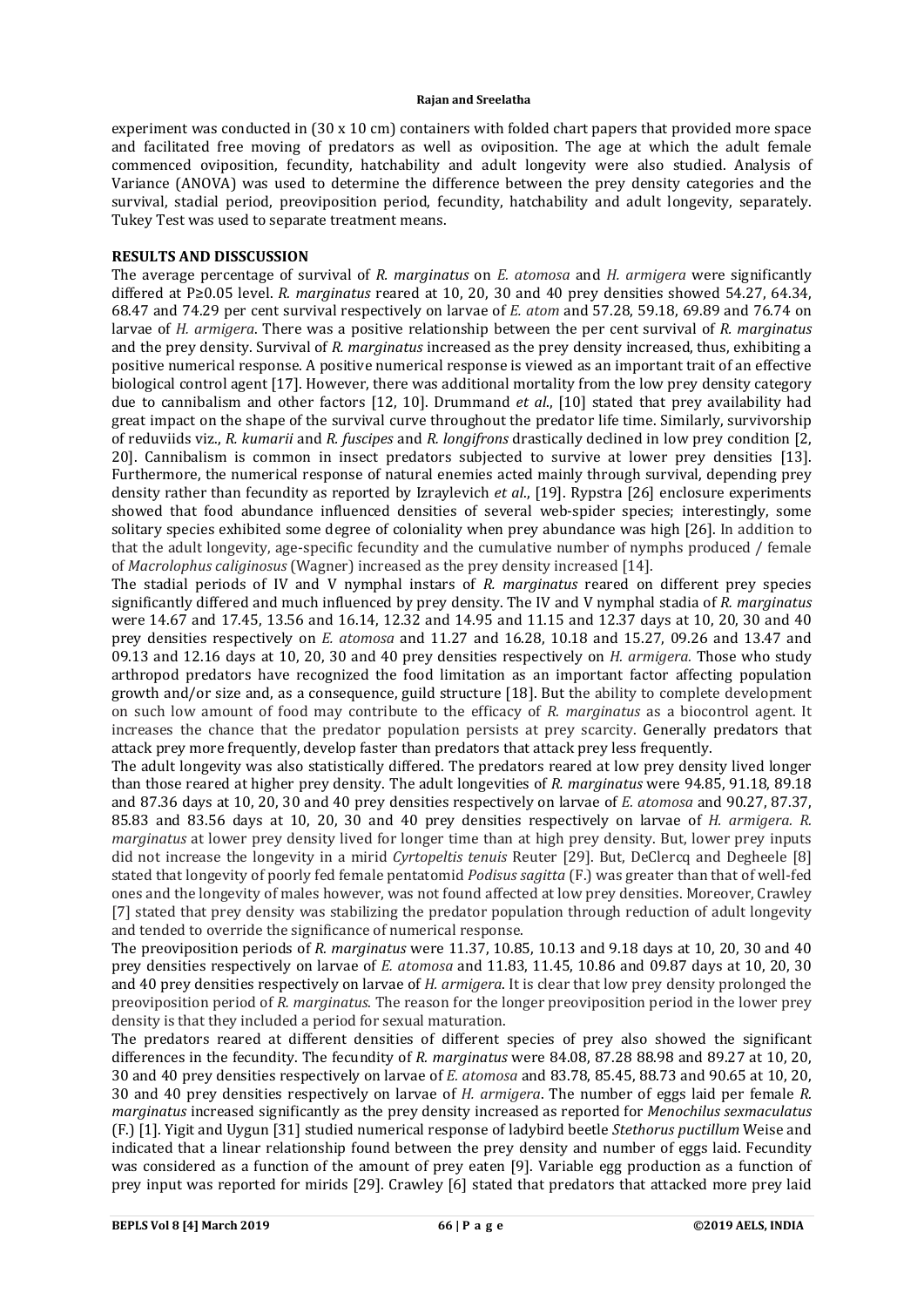more eggs than predators that attacked less prey. A rise in the effective reproductive rate with increasing prey density is otherwise called as numerical response [16].

*R. marginatus* reared at different densities of different species of prey also showed the significant differences in the hatchability. The hatchability of *R. marginatus* were 91.14, 93.89, 94.76 and 95.12 at 10, 20, 30 and 40 prey densities respectively on larvae of *E. atomosa* and 88.34, 89.26, 91.53 and 91.91 at 10, 20, 30 and 40 prey densities respectively on larvae of *H. armigera*. A shortage of prey also resulted in significant rate of reduction in the proportion of eggs hatched (P<0.05). This indicates that, the percentage of the viability of eggs decreased when the prey density increased. Under limited prey conditions, predators oviposited infertile eggs [21]. The number of eggs oviposited by a spider *Linyphia triangularis* (Clerk) was fixed regardless of prey consumption, whereas egg weight was lower at low prey consumption levels. Variations in the weights of eggs were mainly due to difference in the quantity of yolk in egg. Since the egg yolk provides the sole source of energy for the embryo and for a period following the emergence of the spiderlings from the eggs sac, the quantity of egg yolk greatly influences the number of spiderlings of the next generation [30].

The percentage of abnormal oocytes was consistently greater in females on less prey than females having more prey. These abnormal oocytes could represent oosorption because alternation in shape, size, colour and transparency are typical characteristics of resorbed eggs [3]. Hence, this increasing property of numerical response on egg hatchability constitutes a promising field for further investigations.

## **ACKNOWLEDGEMENT**

S. Jesu Rajan is grateful to Department of Science and Technology (DST), Government of India (YSS/2014/000661 dated 16th November, 2015). Authors are grateful to authorities of National Institute of Plant Health Management (NIPHM), Rajendranagar, Hyderabad for institutional facilities.

|                                           | Table 1. Average percentage of survival, fourth and fifth nymphal stadial periods, adult longevity,        |
|-------------------------------------------|------------------------------------------------------------------------------------------------------------|
|                                           | preoviposition period, fecundity and hatchability of $R$ . marginatus on different prey densities of $E$ . |
| atomosa and H. armiaera $(n=6; \pm SD)$ . |                                                                                                            |

| <b>Prey species</b> | Prey<br>density | $\frac{1}{2}$<br>Survival | ◡,<br>$\mathsf X$<br>Stadial<br>period<br>(aays) |                    | longevity<br>(days)<br>Adult | ទ<br>n period<br>(days)<br>$\mathbf{d}$ | Fecundity<br>o. of eggs/<br>female) | Hatchability<br>$\mathcal{S}$ |  |  |
|---------------------|-----------------|---------------------------|--------------------------------------------------|--------------------|------------------------------|-----------------------------------------|-------------------------------------|-------------------------------|--|--|
|                     |                 | $\widetilde{\mathcal{S}}$ | IV                                               | V                  |                              |                                         |                                     |                               |  |  |
| E. atomosa          | 10              | 54.27a                    | 14.67±1.38a                                      | 17.45±1.34a        | 94.85±2.17a                  | $11.37 \pm 1.35a$                       | 84.08±3.12a                         | 91.14a                        |  |  |
|                     | 20              | 64.34c                    | 13.56±1.42c                                      | $16.14 \pm 1.45c$  | 91.18±4.27c                  | 10.85±1.39b                             | 87.28±3.17b                         | 93.89c                        |  |  |
|                     | 30              | 68.47e                    | 12.32±1.23e                                      | 14.95±1.38d        | 89.18±3.27e                  | 10.13±1.38c                             | 88.98±2.18c                         | 94.76d                        |  |  |
|                     | 40              | 74.29g                    | 11.15±1.65g                                      | 12.37±1.25f        | 87.36±3.18g                  | $9.18 \pm 1.29$ d                       | 89.27±1.28d                         | 95.12f                        |  |  |
|                     |                 |                           |                                                  |                    |                              |                                         |                                     |                               |  |  |
| H. armigera         | 10              | 57.28b                    | $11.27 \pm 2.23b$                                | $16.28 \pm 1.54 b$ | $90.27 \pm 2.25 b$           | 11.83±1.25a                             | 83.78±3.38a                         | 88.34b                        |  |  |
|                     | 20              | 59.18d                    | 10.18±1.52d                                      | $15.27 \pm 1.27c$  | $87.37 \pm 2.18d$            | 11.45±1.47b                             | 85.45±3.27b                         | 89.26c                        |  |  |
|                     | 30              | 69.89f                    | $09.26 \pm 1.12f$                                | 13.47±1.28e        | 85.83±2.83f                  | 10.86±1.74c                             | 88.73±2.56c                         | 91.53e                        |  |  |
|                     | 40              | 76.74h                    | $09.13 \pm 1.12$ g                               | $12.16 \pm 1.61$ f | 83.56±2.59h                  | 09.87±1.27d                             | $90.65 \pm 2.67$ d                  | 91.91g                        |  |  |

**The values followed by the same alphabet in the corresponding prey densities of prey species are statistically not significant different at P<0.05 levels**

## **REFERENCES**

- 1. Agarwala, B.K, Bardhanroy,P., Yasuda,H. and Takizawa,T. (2001). Prey Consumption and oviposition of the aphidophagous predator *Menochilus sexmaculatus* (Coleoptera: Coccinellidae) in Relation to Prey Density and Adult Size. *Environmental Entomology,* 30(6):1182-1187.
- 2. Ambrose, D.P. (2003). Biocontrol potential of assassin bugs (Hemiptera: Reduviidae). *Journal of Experimental Zoology India* **6**(**1**): 1-44.
- 3. Bell, W. J., and M. K. Bohm. (1975). Oosorption in insects. *Biol. Rev*. **50**: 373-396.
- 4. Bhatnagar, V.S, Pawar, C.S, Jedhev, D.R, Rao, V.K, and Reed, W, (1983). Conservation and agumentation of natural enemies with reference to IPM in Chickpea and Pigeonpea. 157- 180. In P.C. Matteson (ed.) Proceeding of the International workshop on Integrated Pest Control in grain legumes. Govani. Brazil
- 5. Claver, M.A. and Ambrose, D.P.(2002). Functional response of the predator, *Rhynocoris fuscipes* (Heteroptera: Reduviidae) to three pests of pigeonpea (*Cajanus cajan*).*Shaspha*, **9**(1):47-51.
- 6. Crawley, M.J.(1975). The numerical responses of insect predators to change in prey density. *Journal of Animal Ecology*, **44**:877-892.
- 7. Crawley, M.J.(1992).Population dynamics of natural enemies and their prey.**In**: *Natural enemies: the population biology of predators, parasites and diseases.*Crawley (ed.).p:40-89.